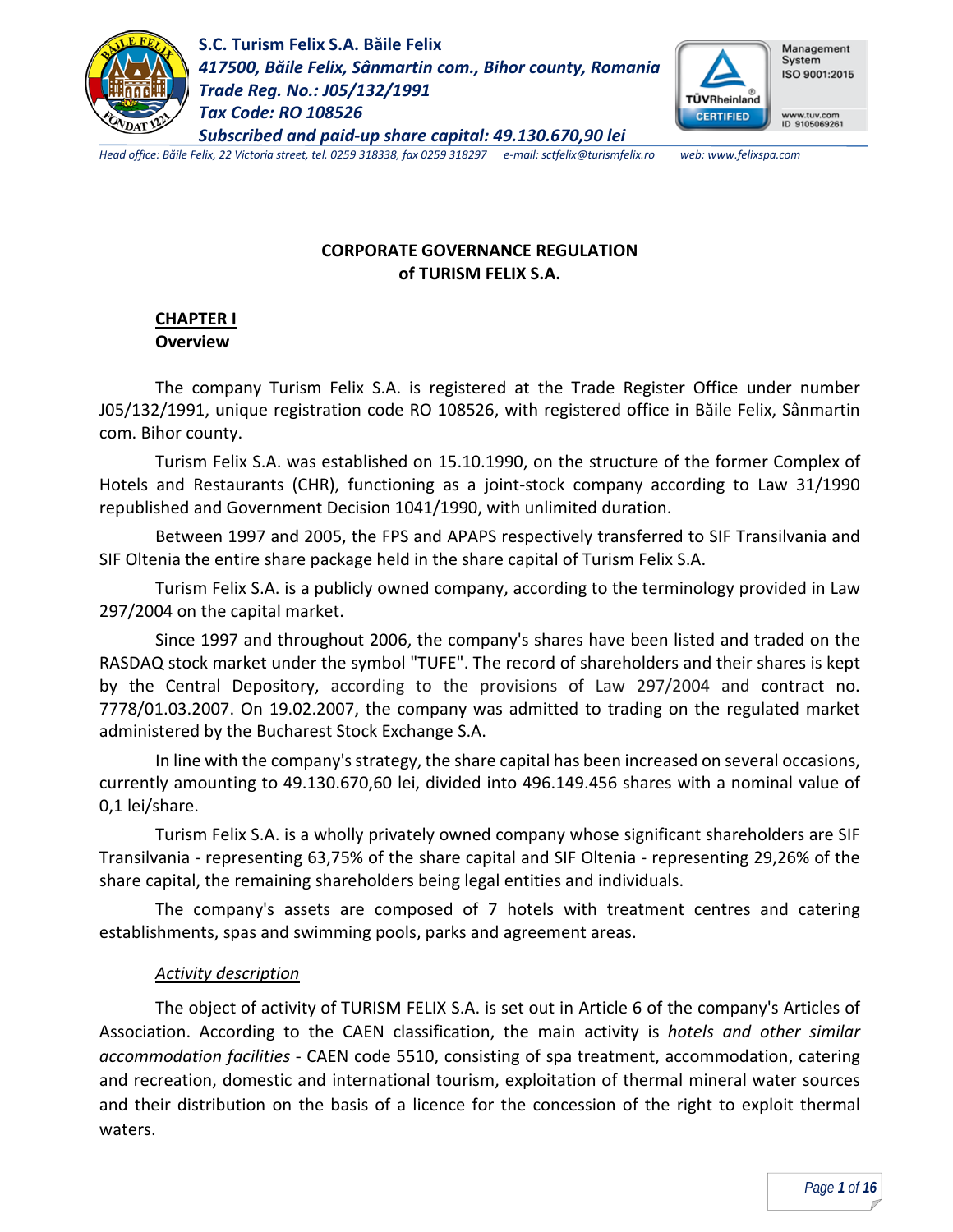



*Head office: Băile Felix, 22 Victoria street, tel. 0259 318338, fax 0259 318297 e-mail: sctfelix@turismfelix.ro web: www.felixspa.com*

The perimeter of the exploitation of thermo-mineral water resources and reserves covers the entire Felix and Băile 1 Mai area. TURISM FELIX S.A. is solely responsible for the exploitation activities of the therapeutic mineral water reserves and may supply therapeutic mineral water to other entities on the basis of supply contracts concluded with them, as long as their activities do not influence its own exploitation activities.

In carrying out its core business, spa tourism, TURISM FELIX S.A. offers service packages, generally consisting of spa treatment, accommodation and meals. The service packages offered are different, depending on the specific target audience.

The basic treatment remains the classic balneological, balneophysical and medical rehabilitation treatment, but at the same time prophylaxis and wellness/wellness programmes are becoming increasingly important. To provide medical services, TURISM FELIX S.A. has treatment facilities in the International Hotel Complex\*\*\*\*, Termal\*\*\*, Poienița\*\*\* and Mureș\*\*.

The treatment services are personalised and tailored to the health conditions/ problems of each tourist. The spa treatment and medical rehabilitation package includes medical consultations by medical specialists and the prescription of therapeutic procedures.

The treatments proposed in the treatment base are aimed at the following conditions: degenerative rheumatic diseases (spondylosis, coxarthrosis, gonarthrosis, polyarthrosis), inflammatory rheumatic diseases (ankylosing spondylitis, rheumatoid arthritis), rheumatic joint diseases (scapulohumeral periarthritis, tendonitis, bursitis), post-traumatic diseases, neurological diseases (disc disease, disc herniation, paresis, paralysis).

Treatment procedures include hydrotherapy, physiotherapy, stretching, electrotherapy, aerosol inhalation, thermotherapy, aromatherapy, massage therapy, etc., as recommended by the doctor.

On the borderline between medical and leisure services are the services of the wellness centres in the International, Termal and Apollo resorts, where you can enjoy relaxing aromatic baths, Jacuzzi, massage, sauna, solarium, salt room, cosmetic treatments with professional products and Gerovital anti-aging treatments, and which also have fitness/strength rooms. The International Wellness Centre also has an indoor thermal water pool with water beds and several whirlpools.

For accommodation services, the company owns 7 hotel structures, 5 of which are in operation, namely International\*\*\*\*, Termal\*\*\*, Nufărul\*\*\*, Poienița\*\*\*, Mureș\*\*, and Someș\*\* and Unirea\*\* are in conservation. Each hotel structure has a restaurant.

The most popular leisure services throughout the year are the services offered by the Apollo Leisure Complex, which include indoor and outdoor thermal pools, playgrounds and a wellness centre. From May to September, these are supplemented by the services of the Felix Spa - thermal and swimming pools (cold water), children's pool, mini aqua-park (water slide with five lanes), beach volleyball and mini-football fields, and since 2010 the Venus Spa in Baile 1 Mai has been in operation, and is currently undergoing a modernization process.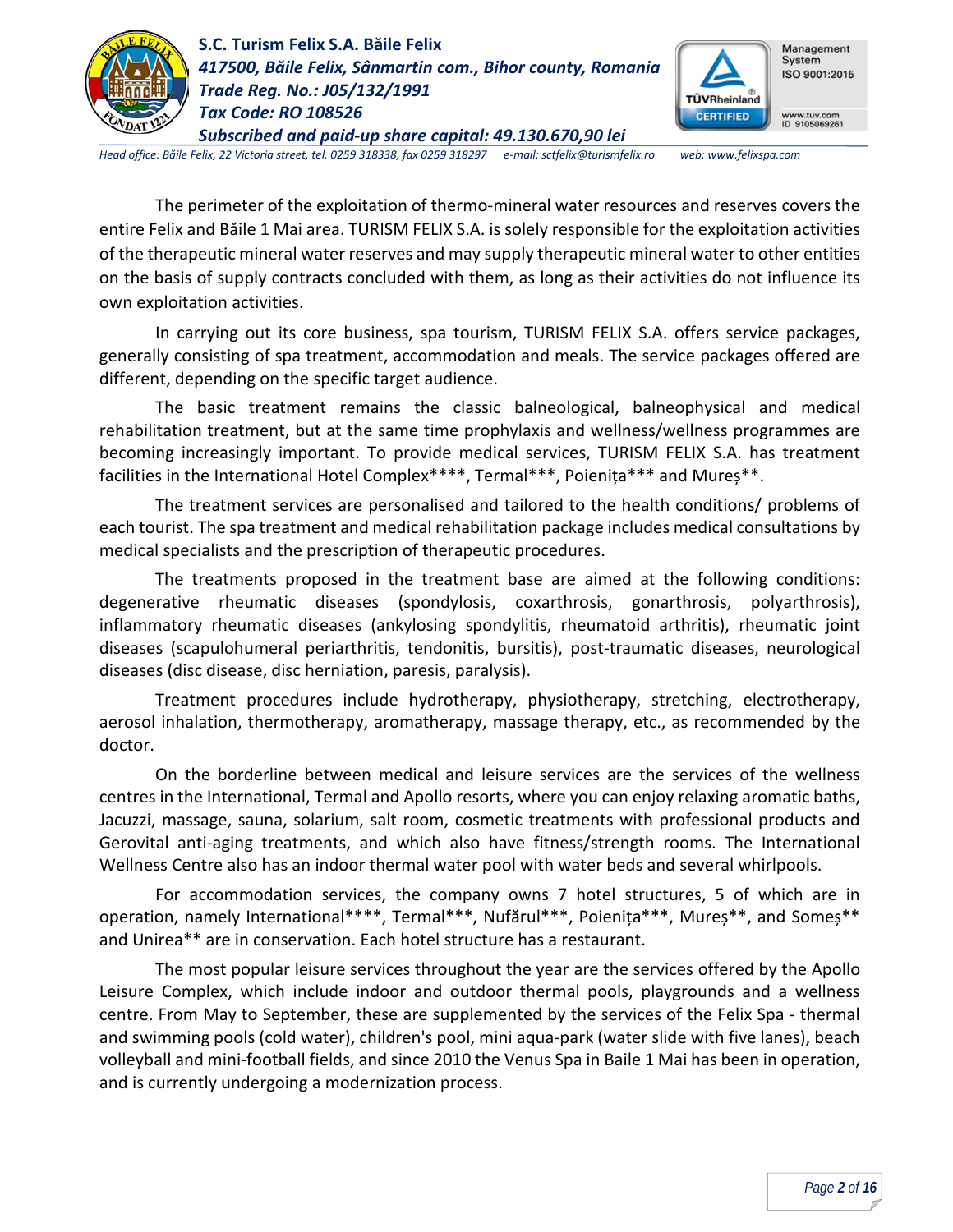



*Head office: Băile Felix, 22 Victoria street, tel. 0259 318338, fax 0259 318297 e-mail: sctfelix@turismfelix.ro web: www.felixspa.com*

### **CHAPTER II CORPORATE GOVERNANCE STRUCTURES BOARD OF DIRECTORS , EXECUTIVE MANAGEMENT ADMINISTRATION AND REPRESENTATION OF THE COMPANY**

The company is managed on a unitary basis by a Board of Directors consisting of 5 members, temporary and revocable, natural persons and/or legal entities, as the case may be. The term of office of each director shall be determined by resolution of the ordinary general meeting of shareholders electing the directors and may not exceed 4 years. The members of the Board of Directors shall elect from among their number a Chairman and a Deputy Chairman.

The Board of Directors, through its Chairman, legally represents the company in relations with third parties and carries out its activity in accordance with the provisions of the company's articles of association and the legislation in force.

Nomination of members of the Board of Directors

The directors are appointed by the ordinary general meeting of shareholders, with the exception of the first directors, who are appointed by the articles of association.

Candidates for directorships are nominated by current members of the Board of Directors or by shareholders.

During their term of office, directors may not enter into an employment contract with the company. If the directors have been appointed from among the company's employees, the individual employment contract shall be suspended for the duration of the term of office.

Directors may be removed at any time by the ordinary general meeting of shareholders. If the removal occurs without just cause, the director shall be entitled to damages.

In the event of vacancy of one or more directorships, unless the articles of association provide otherwise, the board of directors shall appoint provisional directors until the ordinary general meeting of shareholders.

If the vacancy causes the number of directors to fall below the legal minimum, the remaining directors shall immediately convene an ordinary general meeting of shareholders to complete the number of members of the board of directors.

The Board of Directors has full powers in taking any management and administration decisions - according to the rule of business judgment - adopted in order to achieve the company's object of activity, except those that the law expressly gives to the general meeting of shareholders.

The rights and obligations of the directors and of the company in relation to the management activity shall be established under the conditions and within the limits of the law by a management contract, the content of which shall be approved by the ordinary general meeting of shareholders (AGM).

The remuneration of the members of the Board of Directors consists of two main elements: fixed remuneration and variable remuneration, in accordance with the Company's Remuneration Policy approved by the shareholders on 09.04.2021.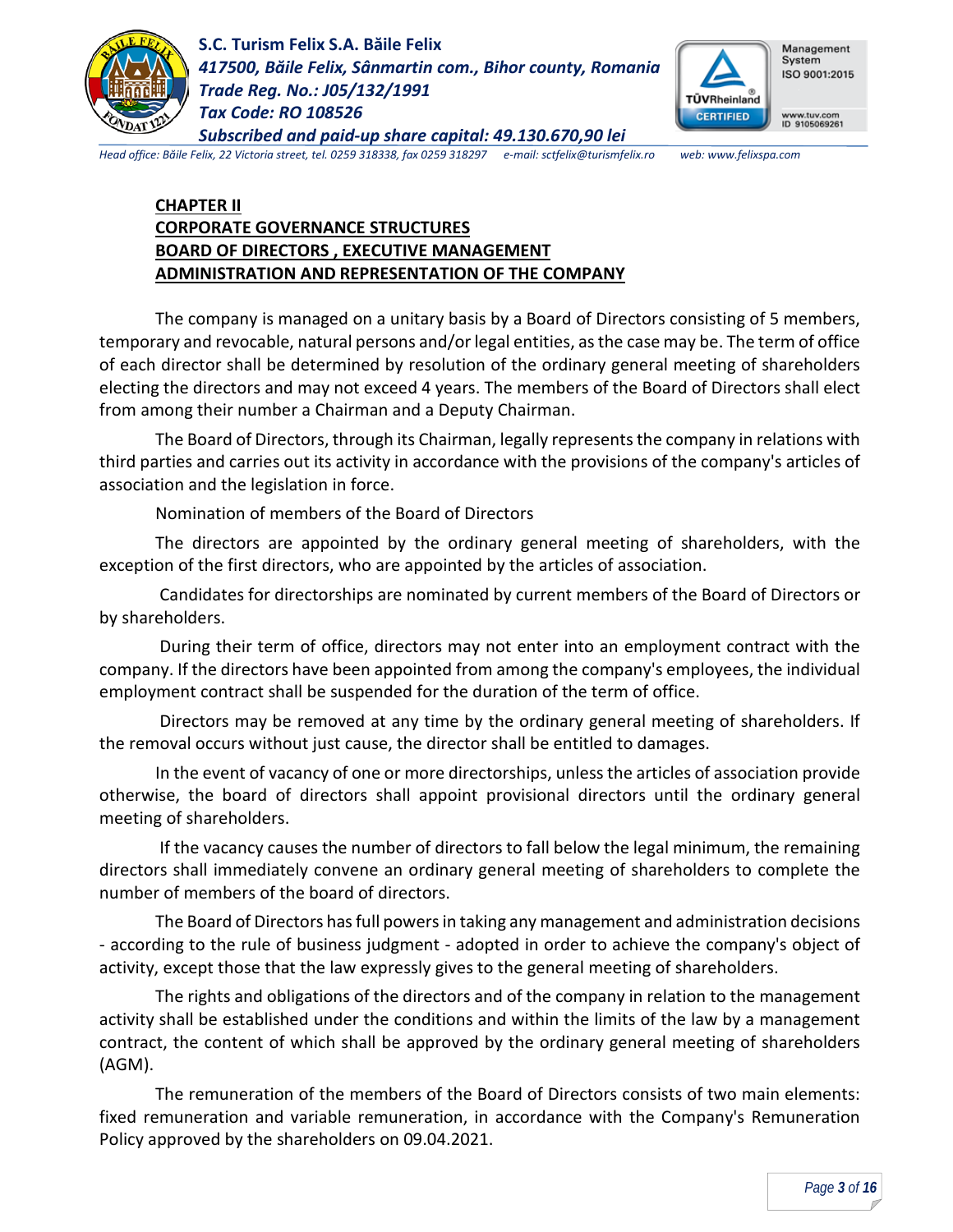



*Head office: Băile Felix, 22 Victoria street, tel. 0259 318338, fax 0259 318297 e-mail: sctfelix@turismfelix.ro web: www.felixspa.com*

The fixed monthly remuneration of the members of the Board of Directors shall be determined by resolution of the O.G.M.S. for each financial year and is unconditional on the fulfilment of performance criteria.

Members of the Board of Directors who are members of the Board's advisory committees receive an additional remuneration, in accordance with the legal provisions and the Company's Articles of Association, i.e. 10% of the monthly remuneration of the member in question, regardless of the number of committees of which he/she is a member.

Variable remuneration is an additional compensation paid by the Company taking into account qualitative and quantitative performance criteria set by the Ordinary General Meeting of Shareholders approving the previous financial year. The maximum amount for variable remuneration is approved by the O.G.M.S.and may not exceed 7.5% of gross profit.

Each member of the Board of Directors must expressly accept the exercise of the mandate entrusted to him and take out professional liability insurance within the limit set by the General Meeting of Shareholders. The insurance premiums shall be borne by the company.

The Board of Directors shall meet at least once every 3 months, convened by the Chairperson or Vice-Chairperson. The Administrative Board may also be convened at the reasoned request of at least two of its members or of the Chief Executive Officer, whenever such a meeting is necessary, and the agenda shall be proposed by the authors of the request. The Presiden or Vice-President shall be obliged to comply with such a request.

Notice of the meeting of the Board of Directors shall be sent to the directors at least 5 days before the proposed date of the meeting. The notice of the meeting of the Board of Directors shall be sent to each member in writing by fax or e-mail to the fax or e-mail addresses of the members of the Board of Directors.

Directors shall exercise their mandate personally, loyally and in the best interests of the company.

By way of exception, a director may represent only one absent director at board meetings, on the basis of a special proxy valid for a specific board meeting only.

Meetings of the Board of Directors shall be held at the registered office of the company or at any other place indicated in the notice of meeting and shall be chaired and conducted by the Chairman or, in the event of his physical or legal impediment, by another director designated by the Chairman or elected at the meeting for this purpose.

Decisions of the Board of Directors shall be valid if they are taken in the presence of a simple majority of the directors in office, by a majority vote of the members present or represented. In the event of a tie, the vote of the Chairman shall be decisive.

Participation in the meetings of the Board of Directors may also be by means of remote communication by teleconference, unless two thirds of the directors object. No decisions relating to the annual financial statements or the authorised capital may be taken at this meeting.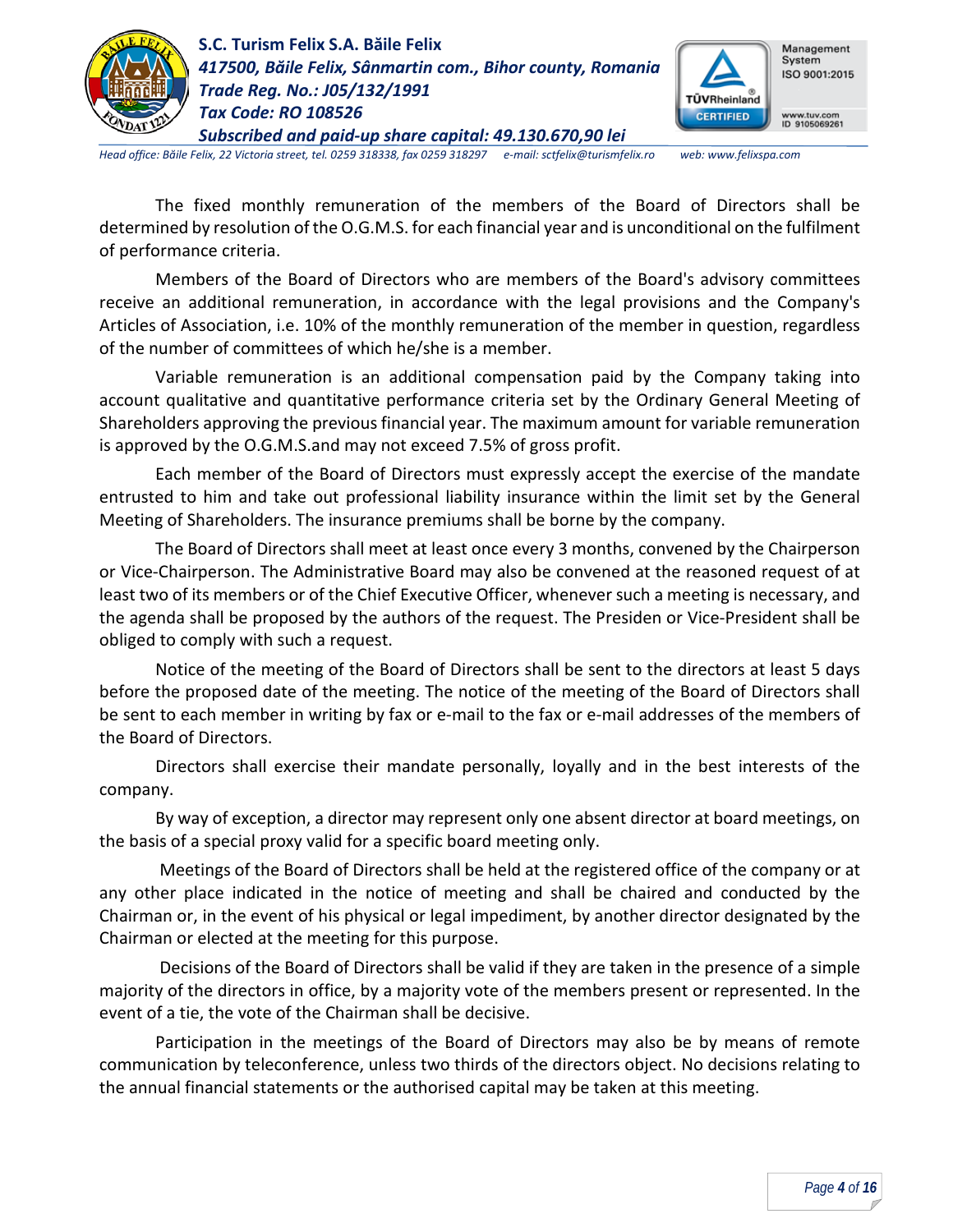



*Head office: Băile Felix, 22 Victoria street, tel. 0259 318338, fax 0259 318297 e-mail: sctfelix@turismfelix.ro web: www.felixspa.com*

In exceptional cases, justified by the urgency of the situation and the interests of the company, decisions of the Board of Directors may be taken by a unanimous vote of the members expressed in writing, without the need for a meeting of that body.

According to the Company's Articles of Association, the Board of Directors may create advisory committees, consisting of at least two directors, charged with conducting investigations and making recommendations to the Board. The establishment of an audit committee is mandatory. Currently, two committees are set up within the Board of Directors, namely the Audit Committee and the Nomination and Remuneration Committee, whose rules of organisation and operation are available on the company's website, Corporate Governance section.

The Board of Directors may conclude legal acts in the name and on behalf of the company for the acquisition, disposal, exchange or pledging of assets whose value does not exceed, individually or cumulatively, during a financial year 20% of the total fixed assets, less receivables.

Directors shall be entitled to be reimbursed by the company for all expenses incurred in connection with their travel to and attendance at any meeting of the board of directors and for any activity related to the management and administration of the company. The amount of the amounts to be settled shall be laid down in the management contract.

Members of the Board of Directors may be removed at any time by the general meeting of shareholders for cause. Just cause for dismissal shall constitute just cause:

- Any action or inaction by which it culpably (culpably or intentionally) breaches any of the obligations assumed and/or incumbent on it in this capacity under the law, the resolutions of general meetings and the articles of association;
- Failure to meet the objectives set by the general meeting of shareholders, in particular the provisions of the income and expenditure budget;
- O.G.M. resolution to reorganize/restructure the statutory governing bodies of the company by changing the number of members of the Board of Directors or the form of management;
- Change in the shareholding structure in the sense of a reduction in the shareholding of one of the shareholders (by partial or total sale of the shareholding, share capital increase, merger, division, etc.).
- Removal of incumbent directors who have not been reconfirmed by cumulative vote on the new Board of Directors.

In the event of a vacancy of one or more directors, the other directors, acting by an absolute majority, shall appoint a provisional director until a general meeting is convened.

If the above vacancy causes the number of directors to fall below the legal minimum, the remaining directors shall immediately convene a general meeting to complete the number of board members.

#### **EXECUTIVE MANAGEMENT - Directors of the company**

The Board of Directors delegates part of the management of the company to one or more directors, appointed from among the directors or from outside the Board of Directors, appointing one of them as Managing Director.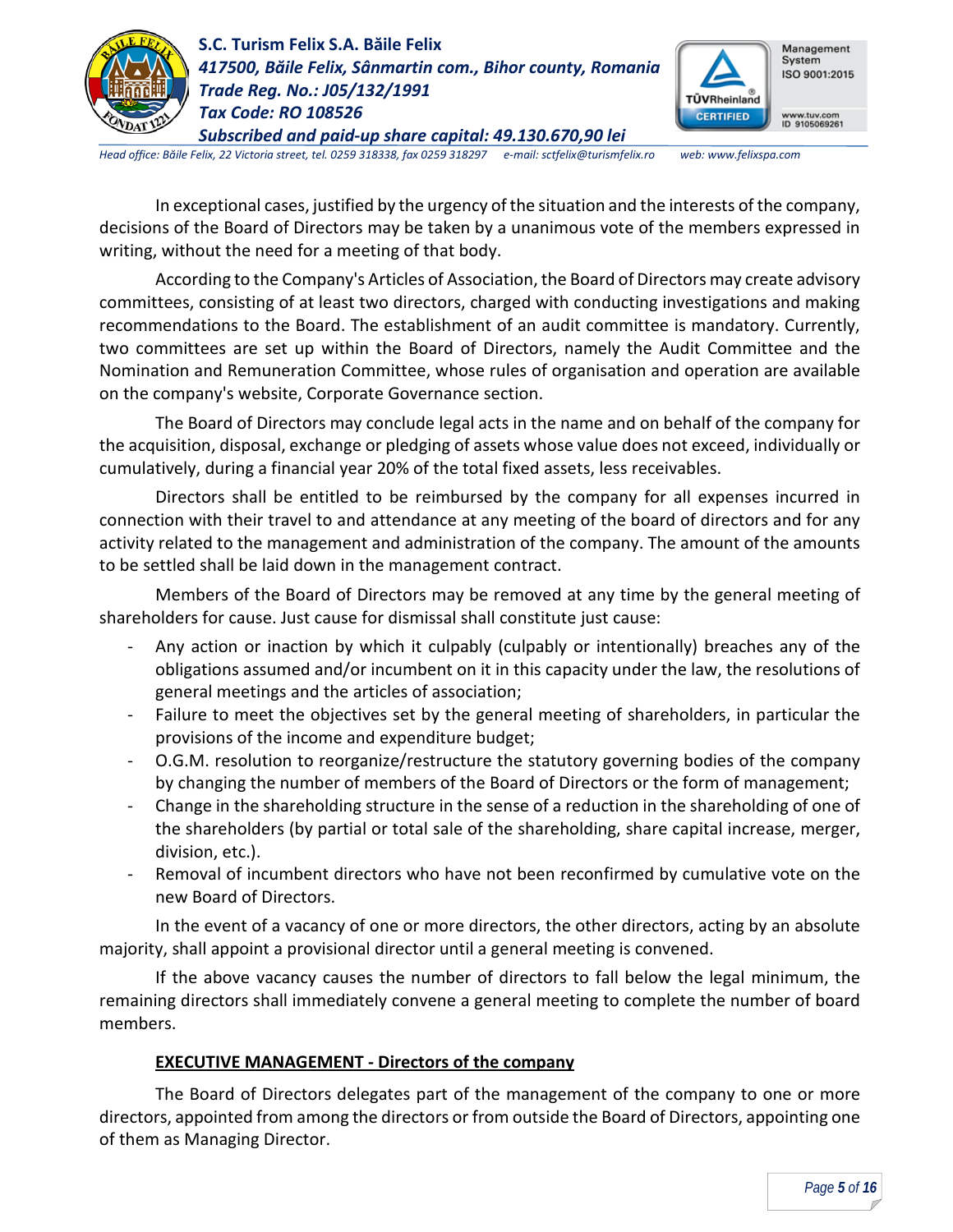



*Head office: Băile Felix, 22 Victoria street, tel. 0259 318338, fax 0259 318297 e-mail: sctfelix@turismfelix.ro web: www.felixspa.com*

Nomination of directors:

Directors may be appointed from among the directors or from outside the board.

If the articles of association or a resolution of the general meeting of shareholders so provide, the chairman of the board of directors of the company may also be appointed managing director.

The directors are responsible for taking all measures relating to the management of the company, within the limits of the company's object of activity and in compliance with the exclusive powers reserved by law or by the articles of association to the board of directors and the general meeting of shareholders.

The organisation of the directors' work may be laid down in the articles of association or by decision of the board of directors.

Any director may ask the directors for information on the operational management of the company. The directors shall keep the board of directors regularly and comprehensively informed of the operations undertaken and those contemplated.

Directors may be dismissed at any time by the Management Board. In the event of removal without just cause, the Director concerned shall be entitled to damages.

The relationship between the director(s) and the company is governed by the commercial mandate contract, signed on behalf of the company by a director appointed for this purpose by the board of directors.

The contract of office of the Managing Director(s) may be concluded for a period of up to 4 years, as decided by the Management Board, and may be renewed for further periods of up to 4 years.

The Managing Director shall be responsible for taking all measures relating to the day-to-day management of the company, within the limits of the company's object of activity and in compliance with the exclusive powers reserved by law or by the articles of association to the Board of Directors and the General Meeting.

The remuneration of the Company's directors consists of two main elements: fixed remuneration and variable remuneration, in accordance with the Company's Remuneration Policy approved by the shareholders on 09.04.2021.

The limits of the fixed monthly remuneration of the executive directors are set out in the Company's Articles of Association and range between 7 and 15 gross average salaries earned per company in the previous financial year. The actual level of remuneration shall be determined by the mandate contract.

The variable remuneration is an additional allowance that is granted taking into account qualitative and quantitative performance criteria set by the Ordinary General Meeting of Shareholders approving the previous financial year. The maximum amount for variable remuneration is approved by the O.G.M.S. and may not exceed 7,5% of gross profit.

The powers, rights (including remuneration) and responsibilities of the director(s) are set out in the mandate contract with the company.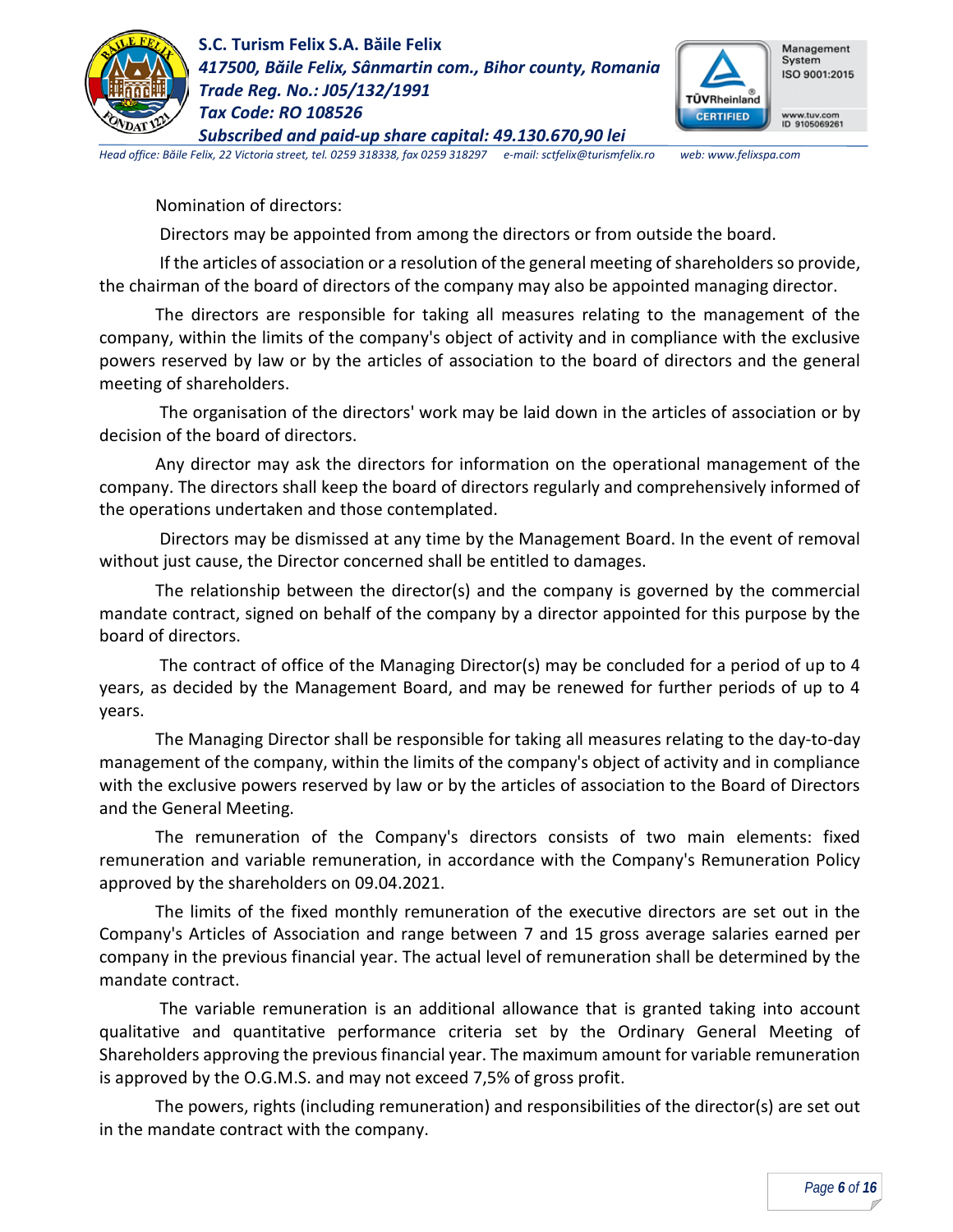

**S.C. Turism Felix S.A. Băile Felix** *417500, Băile Felix, Sânmartin com., Bihor county, Romania Trade Reg. No.: J05/132/1991 Tax Code: RO 108526*



*Subscribed and paid-up share capital: 49.130.670,90 lei Head office: Băile Felix, 22 Victoria street, tel. 0259 318338, fax 0259 318297 e-mail: sctfelix@turismfelix.ro web: www.felixspa.com*

Each director must take out professional indemnity insurance. The insurance premiums are borne by the company.

## **GENERAL MEETINGS OF SHAREHOLDERS CONVENING AND ORGANISING GENERAL MEETINGS OF SHAREHOLDERS**

The General Meeting of Shareholders is the supreme governing body of the company, which decides on the company's activities and sets and ensures the economic and market policy. Meetings are ordinary and extraordinary.

The powers exercised by ordinary and extraordinary general meetings are those provided for in the Companies Act. Whenever a resolution has to be passed on a matter which is not provided for by law as falling within the competence of one of the two forms of general meeting and it does not appear from the analysis of the matter that it relates to the day-to-day management of the company, it is deemed to fall within the competence of the extraordinary general meeting.

For the deliberations of the ordinary general meeting of shareholders to be valid, at the first convocation, the shareholders present or represented must hold at least half of the total number of voting rights, and resolutions shall be validly passed by a majority of the votes cast by the shareholders present or represented and entitled to vote.

If the ordinary general meeting is unable to work because the conditions laid down in the previous paragraph are not met, the meeting to be convened at a second convocation may decide on the items on the agenda of the first meeting, irrespective of the quorum present, by a majority of the votes cast.

In order for the deliberations of the extraordinary general meeting of shareholders to be valid, at the first convocation, the shareholders present or represented must hold at least half of the total number of voting rights, and at the second convocation, the presence of shareholders representing at least one third of the total number of voting rights is required for deliberations.

Resolutions of extraordinary general meetings shall be passed by a majority of the votes cast by the shareholders present in person or represented, except in cases where the law requires a higher quorum and majority.

Ordinary or extraordinary general meetings shall be convened by the board of directors whenever necessary and at the request of shareholders entitled by law, if their request contains provisions falling within the powers of the meeting.

The content of the notice of meeting, the procedure for its publication, the manner of presentation of the materials to be discussed at the meeting, the rights and obligations of the shareholders to participate in the general meeting are regulated by law.

The proceedings of general meetings of shareholders may be held, at the proposal of the board of directors, as set out in the notice of the meeting, at an address other than the registered office.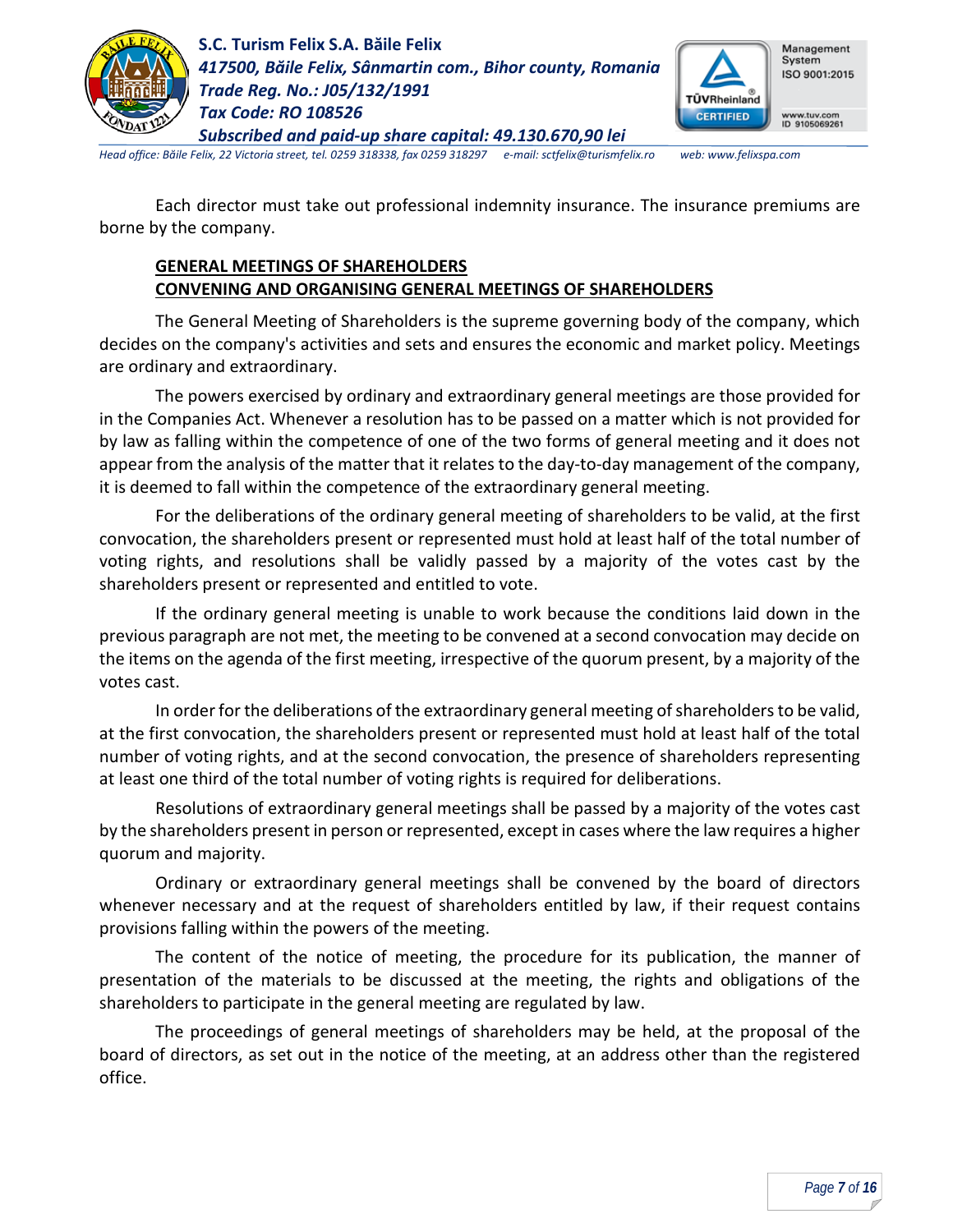



*Head office: Băile Felix, 22 Victoria street, tel. 0259 318338, fax 0259 318297 e-mail: sctfelix@turismfelix.ro web: www.felixspa.com*

### **COMPANY SHAREHOLDERS Rights of holders of shares**

The shares issued by the Company are registered, indivisible, dematerialized and freely transferable and are traded on the Bucharest Stock Exchange (B.V.B.), on the Main segment, within the Standard category, under the symbol TUFE. The shares are issued at a nominal value of 0.10 lei/share.

The shares are held by individuals and legal entities, the significant shareholders being SIF Transilvania - representing 63,13% of the share capital and SIF Oltenia - representing 28,97%.

The register of the Company's shareholders is kept, on a contractual basis, under the conditions provided by law, by the company Depozitarul Central S.A.

Each share held entitles the holder to one vote at general meetings of shareholders of the company.

In accordance with the legal provisions, if a shareholder acquires or disposes of shares issued by the Company, he/she must notify the Company of the percentage of voting rights he/she holds as a result of the acquisition or disposal in question, when that percentage reaches, exceeds or falls below one of the thresholds of 5%, 10%, 15%, 20%, 25%, 33%, 50% and 75%. Within 3 working days of receiving the notification, the Company shall publish on its website the notifications received

from shareholders.

TURISM FELIX S.A. respects the rights of holders of securities and ensures equal treatment for all holders of securities of the same type and class, providing them with all relevant information so that they can exercise all their rights in a fair manner.

Holders of securities must exercise the rights conferred by the securities in good faith, respecting the rights and legitimate interests of the other holders and the best interests of the company, otherwise they shall be liable for damages.

The basic rights of shareholders are those provided for in the Romanian capital market legislation and in the relevant European regulations, respectively: the right to participate and vote in general meetings of shareholders, the right to have access to sufficient information on the issues submitted to the approval of the general meeting, the right to ask questions on the items on the agenda of the general meeting, the right to call a general meeting of shareholders under the conditions provided by law, the right to place items on the agenda of the general meeting, the right to submit draft resolutions for items included/proposed to be included on the agenda of the general meeting, the right to dividends and the right to be informed about the company (regular and continuous information provided for by capital market legislation).

Shareholders participate in the profits and losses of the Company according to their share in the share capital. The share of the profit payable to each shareholder shall constitute a dividend.

Dividends shall be distributed to shareholders in proportion to their share of the paid-up share capital, unless the articles of association provide otherwise. They shall be paid within the time limit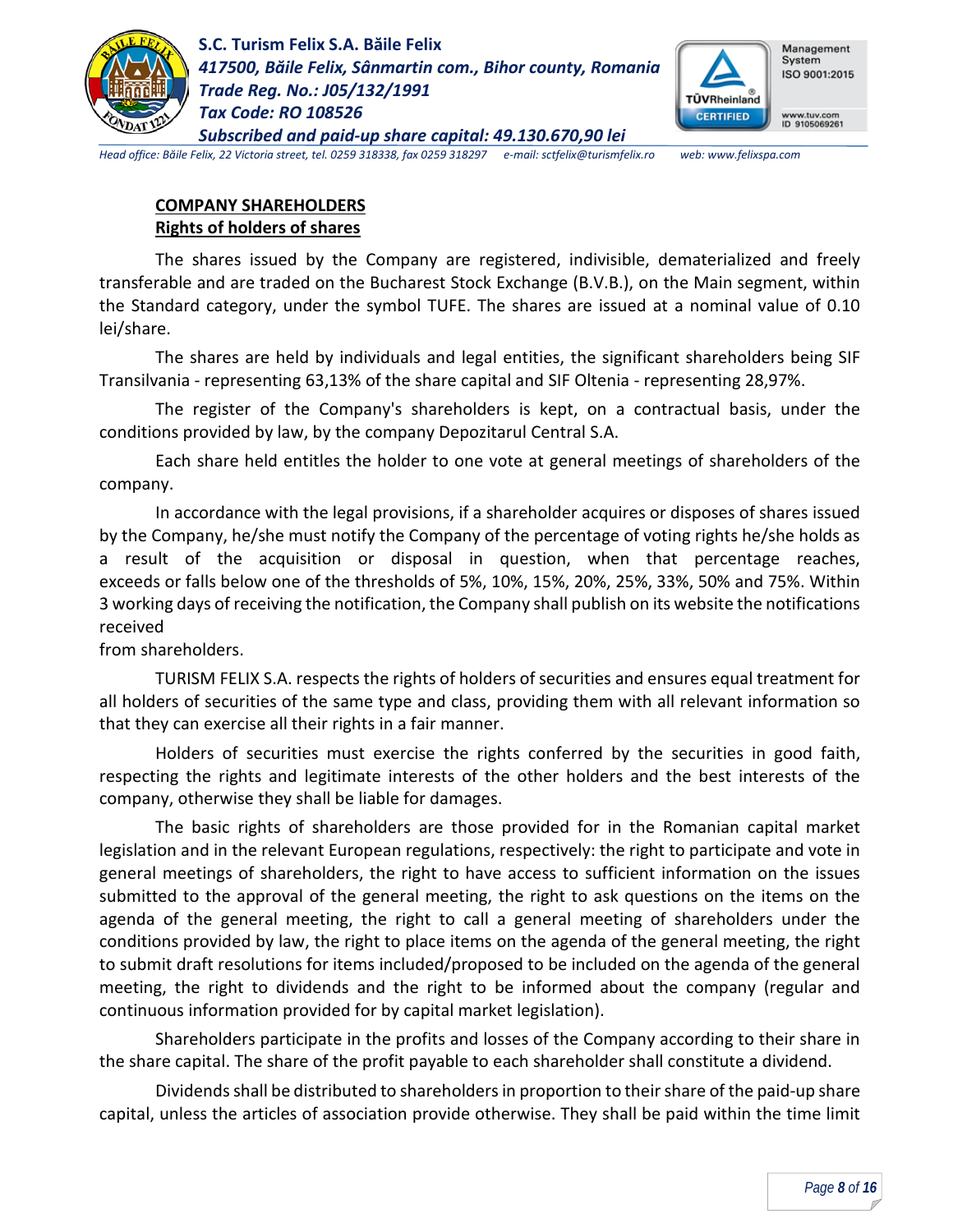



*Head office: Băile Felix, 22 Victoria street, tel. 0259 318338, fax 0259 318297 e-mail: sctfelix@turismfelix.ro web: www.felixspa.com*

set by the general meeting of shareholders or, as the case may be, by special laws, but not later than six months from the date of approval of the annual financial statement for the financial year ended.

Dividends may only be distributed from profits determined in accordance with the law.

All holders of shares issued by TURISM FELIX S.A. will be treated fairly. All shares issued confer equal rights on the holders; any change in the rights conferred by them shall be subject to the approval of the holders directly affected.

TURISM FELIX S.A. facilitates the participation of shareholders in the work of general meetings of shareholders and the full exercise of their rights.

For shareholders who are unable to attend general meetings of shareholders, the Company offers the possibility of absentee voting by proxy/special authorisation and voting by correspondence.

The company provides shareholders with relevant information in real time on the company's website www.felixspa.com, in a specially created section called *Corporate Governance/Investors*, which is easily accessible and constantly updated. The section is structured in such a way that it contains all the information required by security holders, i.e. information on general meetings of shareholders, financial reporting calendar, periodic and current reports, etc. Contact with the company's shareholders is ensured at all times, with replies to their queries by telephone, letter or email. The company also has specialised internal structures for shareholder relations.

The company's internal and financial auditors

The company will organise its internal audit activity, in accordance with the legal provisions in force, contracting for this purpose the services of an auditor, whether a natural person or a legal entity, as it sees fit.

The internal auditor shall be required to attend meetings of the board of directors and to report to the board of directors any irregularities in the administration and any breaches of legal provisions and of the provisions of the articles of association which he finds, and to report to the general meeting in more important cases. This body is also obliged to carry out unannounced and thematic checks on any of the company's activities and departments, informing the administrators of the findings and proposing the necessary measures to eliminate the shortcomings and optimise specific activities.

The financial statements are subject to audit.

The operations provided for in the previous paragraph shall be carried out by a statutory auditor, natural or legal person, member of the Chamber of Financial Auditors of Romania, appointed by the ordinary general meeting of shareholders, auditor with whom a service contract shall be concluded, the remuneration and duration of the contract being established by the O.G.M.S. His activity is carried out in accordance with the legal provisions in force and the specific professional rules.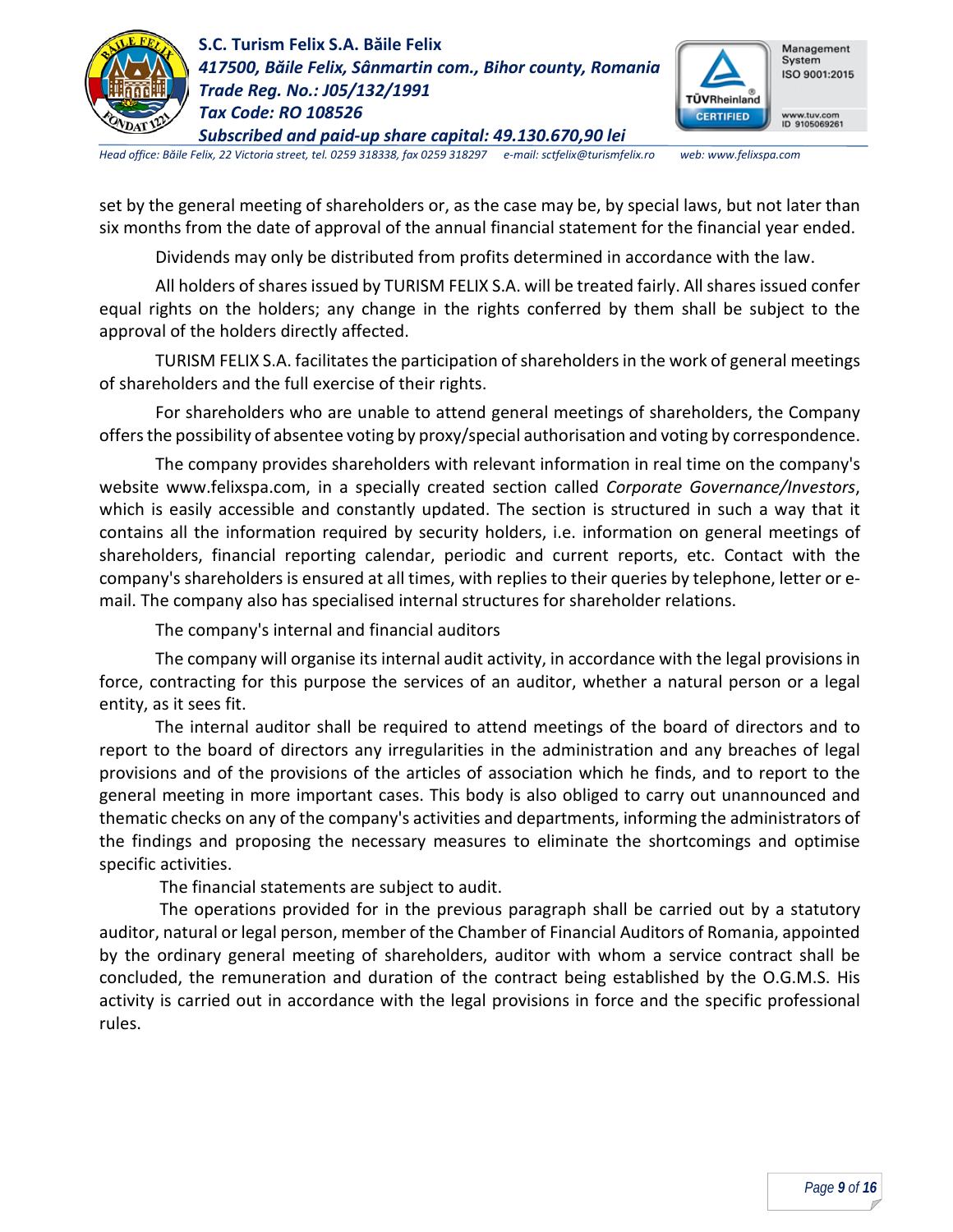

**S.C. Turism Felix S.A. Băile Felix** *417500, Băile Felix, Sânmartin com., Bihor county, Romania Trade Reg. No.: J05/132/1991 Tax Code: RO 108526*



*Head office: Băile Felix, 22 Victoria street, tel. 0259 318338, fax 0259 318297 e-mail: sctfelix@turismfelix.ro web: www.felixspa.com*

*Subscribed and paid-up share capital: 49.130.670,90 lei*

#### **CHAPTER III TRANSPARENCY, FINANCIAL REPORTING, INTERNAL CONTROL AND RISK MANAGEMENT**

TURISM FELIX S.A. carries out all the reporting required by the regulations applicable to companies traded on the capital market.

Through its current reports, the company informs shareholders and investors of all important events in which it is involved.

Financial reporting is carried out on the dates set out in the financial reporting calendar which is submitted to the Bucharest Stock Exchange and posted on the company's website.

The company informs its shareholders and investors about developments in the company's economic situation by means of press releases.

Internal control and risk management :

Ensuring responsible management from an environmental, social, personal and control point of view of all activities carried out in the company and the management of the associated risks is focused on the further development of the internal control environment within the company.

Within the company there is a specialised department called "finance", reporting to the economic director, consisting of 4 employees, the head of the department having as main specific tasks: supervision of the accounting operations of the departments, in particular the financial control systems and the maintenance of a financial control system over accounting transactions.

The company also has an IMS (Integrated Management System) department, under which specialised departments for quality assurance and control, occupational health and safety are located.

Within the company, the internal audit function is outsourced and carried out in accordance with the applicable legal requirements, in compliance with the international auditing standards approved by the Chamber of Financial Auditors of Romania. The duties of internal audit in relation to the financial reporting process include:

- verifying compliance of the company's activities with its policies, programmes and management, in accordance with legal provisions;

- assessing the adequacy and application of financial and non-financial controls in order to increase the efficiency of the economic entity's activity;

- protecting balance sheet and off-balance sheet assets and identifying methods of preventing fraud and losses of any kind.

The management of the company is controlled by its shareholders and by the external financial auditor, according to the legal regulations valid in Romania.

The notion of 'risk' is closely linked to that of 'control', and has proved its effectiveness.

The strategic requirements of safety and business continuity lead the company to address risk management by identifying and addressing potential losses before the triggering events occur, with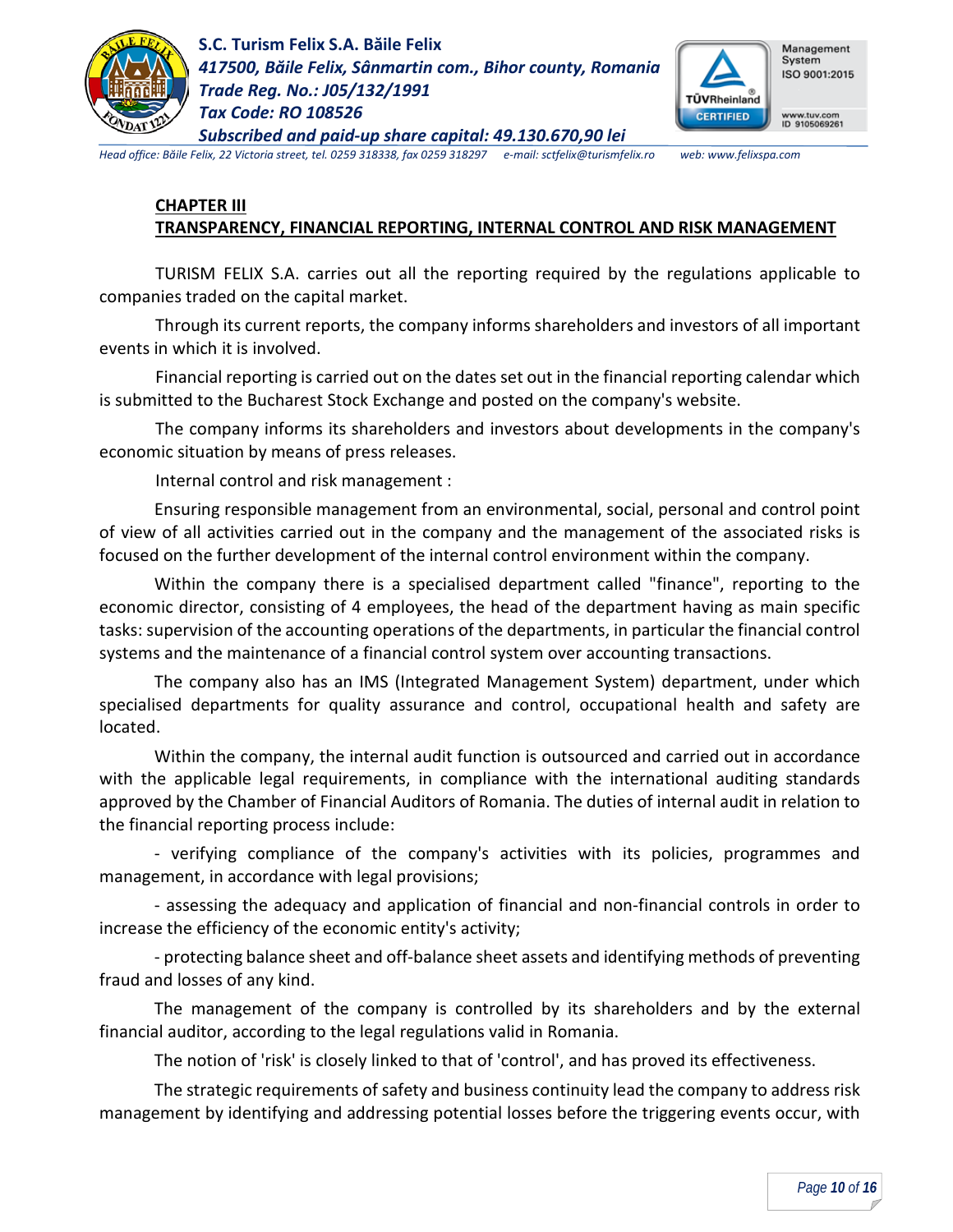

**S.C. Turism Felix S.A. Băile Felix** *417500, Băile Felix, Sânmartin com., Bihor county, Romania Trade Reg. No.: J05/132/1991 Tax Code: RO 108526*



*Subscribed and paid-up share capital: 49.130.670,90 lei Head office: Băile Felix, 22 Victoria street, tel. 0259 318338, fax 0259 318297 e-mail: sctfelix@turismfelix.ro web: www.felixspa.com*

specific technical, operational and financial solutions prepared in advance to counteract these potential losses.

In addition to the risks mentioned in the previous paragraphs, other types of risks have been identified, including:

### *Operational risks*

The Company's results and business may be affected by specific operational risks, including the following:

- degradation of materials/goods due to inadequate storage space;

- escalation of the criminal phenomenon of theft of valuable materials/goods.

The level of operational risk of asset degradation is a low tolerability risk, which has required management checks and controls and continuous verification of services provided.

The level of operational risk analysed was low, it is a low tolerability risk for which short-term measures have been established to keep it under control.

### *Staff risk and the payroll system*

The staffing risk is that in the future, society will face an increasing shortage of qualified staff due to the departure of employees for natural and social reasons.

In 2020, given the economic context, labour migration, lack of skilled labour, the company has focused all its attention on retaining skilled staff, but also on training new staff. Thus, in order to maintain within the company the qualifications necessary to provide the services in the company's portfolio, recruitment activities were carried out to train personnel in professions that are in short supply on the labour market.

The level of this risk analysed was medium, it is a risk with high tolerability for which measures to keep it under control are established in the medium and long term through personnel policy and monitoring of staff turnover (entries/exits into/from the company).

### *Credit risk*

Credit risk is the risk that the company will incur a financial loss as a result of a customer or counterparty to a financial instrument failing to meet its contractual obligations, and this risk arises primarily from the company's trade receivables, cash and cash equivalents and short-term investments.

The company only conducts business with recognised third parties, which justify the financing during the period of the credit (advances), which are guaranteed by various forms of collateral.

Financial assets that may subject the Company to collection risk are mainly trade receivables, cash and cash equivalents and short-term investments. Net receivables (excluding impairment adjustments) represent the maximum amount exposed to collection risk.

Given the general economic context, the level of this risk analysed was medium, for which the company applies special measures to keep it under control (monitoring the collection of trade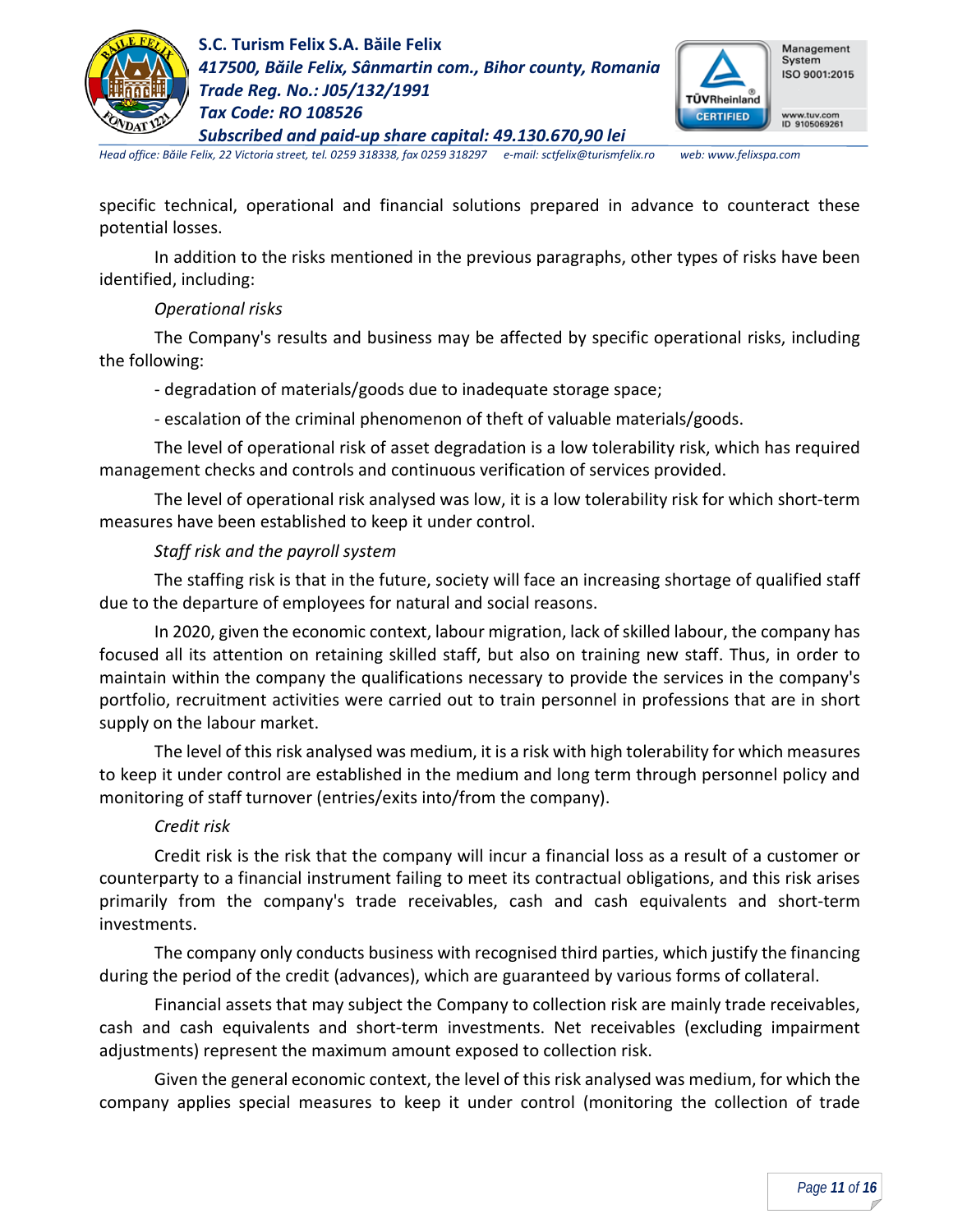



*Head office: Băile Felix, 22 Victoria street, tel. 0259 318338, fax 0259 318297 e-mail: sctfelix@turismfelix.ro web: www.felixspa.com*

receivables, notifying overdue customers, calculating penalties according to contractual clauses, taking legal action against defaulting customers).

#### *Interest rate risk*

Fair value interest rate risk is the risk that the value of a financial instrument will fluctuate due to changes in market interest rates. Financial instruments bear interest at market rates and therefore their fair values are not considered to differ significantly from their carrying amounts.

#### *Liquidity risk*

Liquidity risk is managed by the company's management by applying a policy of permanent assurance of financial liquidity at maturity. This is a highly tolerable risk for which the measures designed to keep it under control are limited to close monitoring of liquidity risk exposure, maintaining sufficient cash and available credit lines. The Company seeks to maintain flexibility in funding possibilities through the support of the majority shareholder.

### *Currency risk*

The Company may be exposed to foreign exchange rate fluctuations through cash and cash equivalents, foreign currency receivables, long-term borrowings or trade payables denominated in foreign currencies.

The functional currency of the Company is the Romanian Leu. The Company is currently exposed to currency risk through cash and cash equivalents and purchases made in currencies other than its functional currency. The currencies that expose the Company to this risk are mainly EUR, USD and GBP. Foreign currency liabilities are subsequently denominated in RON at the exchange rate on the balance sheet date, as communicated by the National Bank of Romania. The resulting differences are included in the profit and loss account but do not affect cash flow until the debt is settled. The company's exposure to foreign exchange risk was insignificant, the risk being considered tolerable. Due to the associated costs, the Company's policy is not to use derivatives to mitigate this risk.

### *Risks to actions*

From the point of view of the value of the transactions carried out or the market capitalisation, the Bucharest Stock Exchange can be considered a small stock exchange, compared to other stock exchanges in the world, thus there are risks related to the low liquidity of the market as well as the high volatility of the price of the shares traded.

Low market liquidity may make it impossible to buy or sell the Company's shares without having a significant impact on the share price, thereby also generating high volatility in the share price.

### *The risk of correlation with global market developments*

Events on the global financial market have a direct and indirect impact on the evolution of the Romanian economy, which is reflected in the evolution of the Romanian capital market in recent years. Therefore, global developments affect both the company's activity and its evolution on the capital market.

*Legislative risks*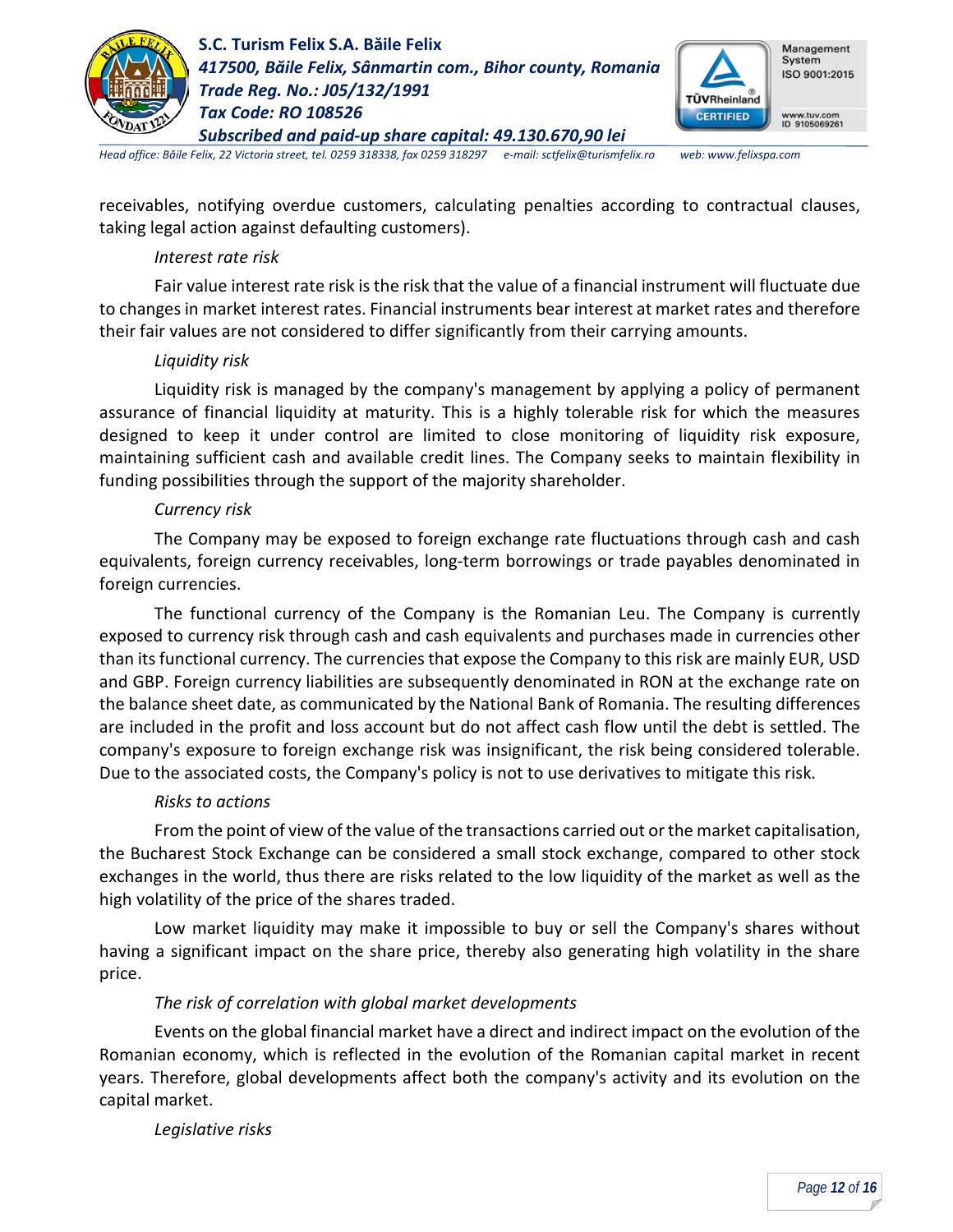



*Head office: Băile Felix, 22 Victoria street, tel. 0259 318338, fax 0259 318297 e-mail: sctfelix@turismfelix.ro web: www.felixspa.com*

The results of the company's initiatives are difficult to predict and may suffer from legislative instability in Romania. Frequent changes in legislation, including those that have a direct impact on the company's business, can create risks for the company.

The level of this legislative risk analysed was high, it is a medium tolerability risk for which measures have been established to keep it under control through continuous participation in specialised information and training.

## *Risk related to the regulatory and licensing framework*

The main activity of the company involves obtaining and renewing the authorizations that regulate the company's activity, obtaining the necessary authorizations, approvals and certificates for the activity carried out.

The level of risk determined by the regulatory and licensing framework analysed was medium, it is an intolerable risk for which urgent measures have been established to bring it under control by monitoring the expiry dates of the respective authorisations/licences/certifications and taking steps to renew them.

## *Litigation risks*

The company is subject to a number of legal actions arising in the normal course of business (commercial litigation). The level of risk is low, with low tolerability, as the Company's management considers that these actions will not have a significant adverse effect on the Company's economic results and financial position.

## **CHAPTER IV**

# **CONFLICT OF INTEREST AND SELF-DEALING ("SELF-DEALING")**

The Board of Directors implements best practices to ensure substantial procedural fairness in transactions with stakeholders (self-dealing).

To this end, at least the following criteria will be considered:

- maintaining the power of the Board of Directors to approve the most important transactions;

- requesting a prior opinion on the most important transactions from internal control structures;

- entrusting the negotiation of these transactions to one or more independent directors (or directors who are not connected with the parties involved);

- the use of independent experts (possibly selected by the independent trustees).

#### **CHAPTER V CORPORATE INFORMATION REGIME**

Members of the Board of Directors, executive management and employees of the company who have access to corporate information will enter into confidentiality agreements with the company, which will bind them to respect the corporate information regime.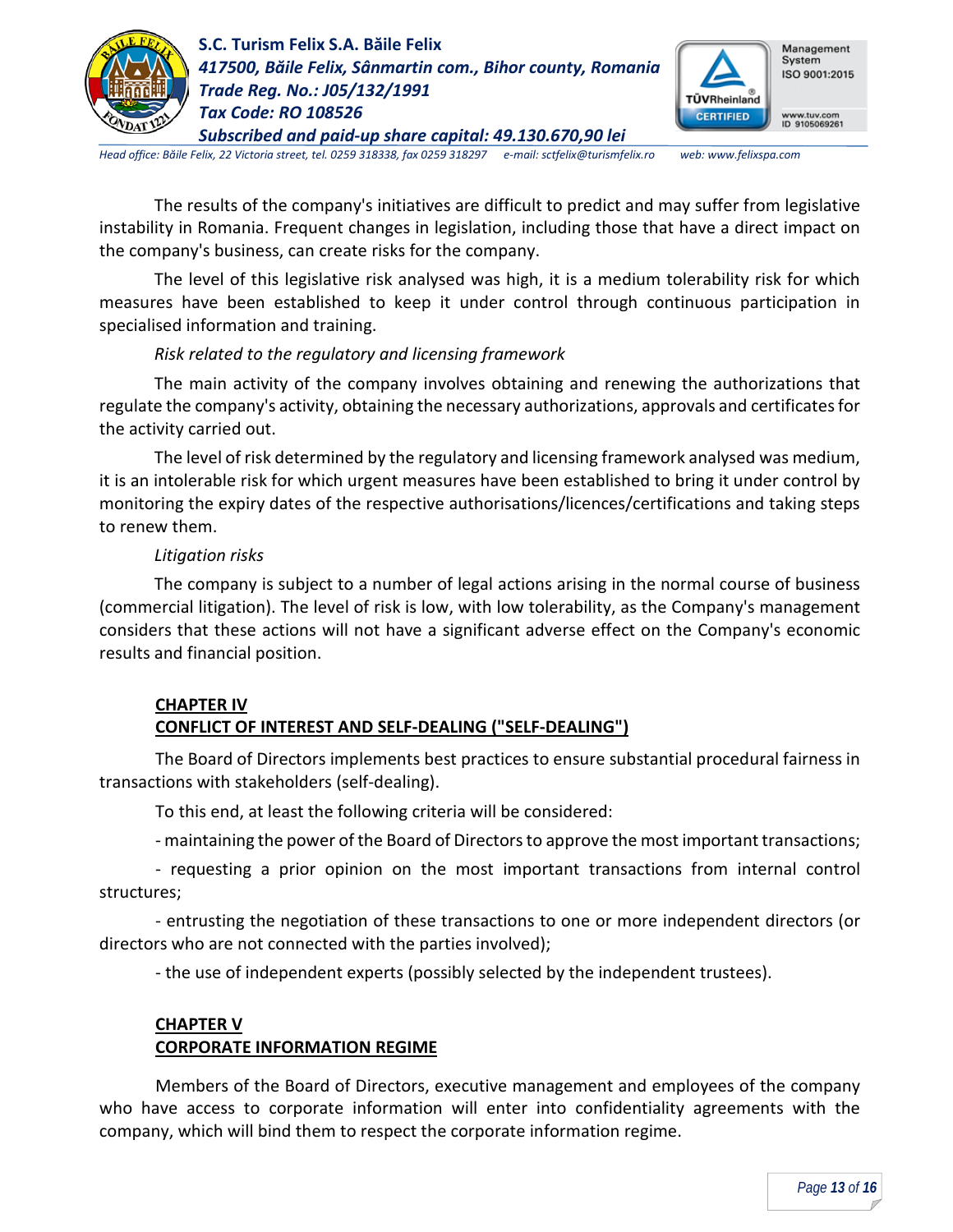



*Head office: Băile Felix, 22 Victoria street, tel. 0259 318338, fax 0259 318297 e-mail: sctfelix@turismfelix.ro web: www.felixspa.com*

From the company's perspective, Corporate Governance is the set of rules, systems and processes implemented to establish the relationship between shareholders, management, customers, employees, suppliers and other stakeholders in order to set goals and how they are achieved, increase economic performance and, therefore, the value of the company. It highlights the effectiveness of management systems, namely the role of the Board of Directors and Executive Management, the responsibilities and remuneration of their members, the credibility of financial statements and the effectiveness of control functions.

The company establishes, annually reassesses and publishes on the website the governance principles that ensure that it carries out its activities within an appropriate framework that meets the legal and regulatory requirements of the Romanian legislative framework, the guiding principles and best practices in the field. The Corporate Governance Report presents an annual assessment of how the general governance principles and policies are implemented and reflected by presenting the corporate governance structure, including how they are transposed and how they are applied.

The Board of Directors provides oversight, management and coordination of the work of Executive Management, and the Company's management structure provides operational management.

Executive management defines, oversees and implements a business management framework that ensures the effective and prudent management of the company. I

Their powers and duties are regulated by the Articles of Association, by the Organisational and Operating Regulations of each of them, as well as by the Company's Operating Regulations.

Inside information, list of insiders, personal transactions with TUFE shares, etc., are controlled in accordance with applicable regulations in force

#### **CHAPTER VI**

#### **CODE OF ETHICS AND INTEGRITY/ CONDUCT CRITERIA**

Ethical conduct is one of the essential components of the functioning of Felix Tourism, and the ethical foundations are the result of these inherent aspirations. The company is committed to conducting business in a fair manner, based on a culture of ethics and compliance. Meeting social needs is central to the way the company conducts its business.

In the long term, the company can successfully meet the challenges of the competitive marketplace by accepting the imperatives of moral responsibility, both as individuals and as a Company.

The Company can ensure the trust of its employees, customers, shareholders, business partners, communities and every external stakeholder and ensure the Company's reputation through ethical conduct and full compliance with the law.

The Company has a "zero tolerance" policy for any form of conduct that contravenes the Code of Conduct or the Business Conduct Guidelines.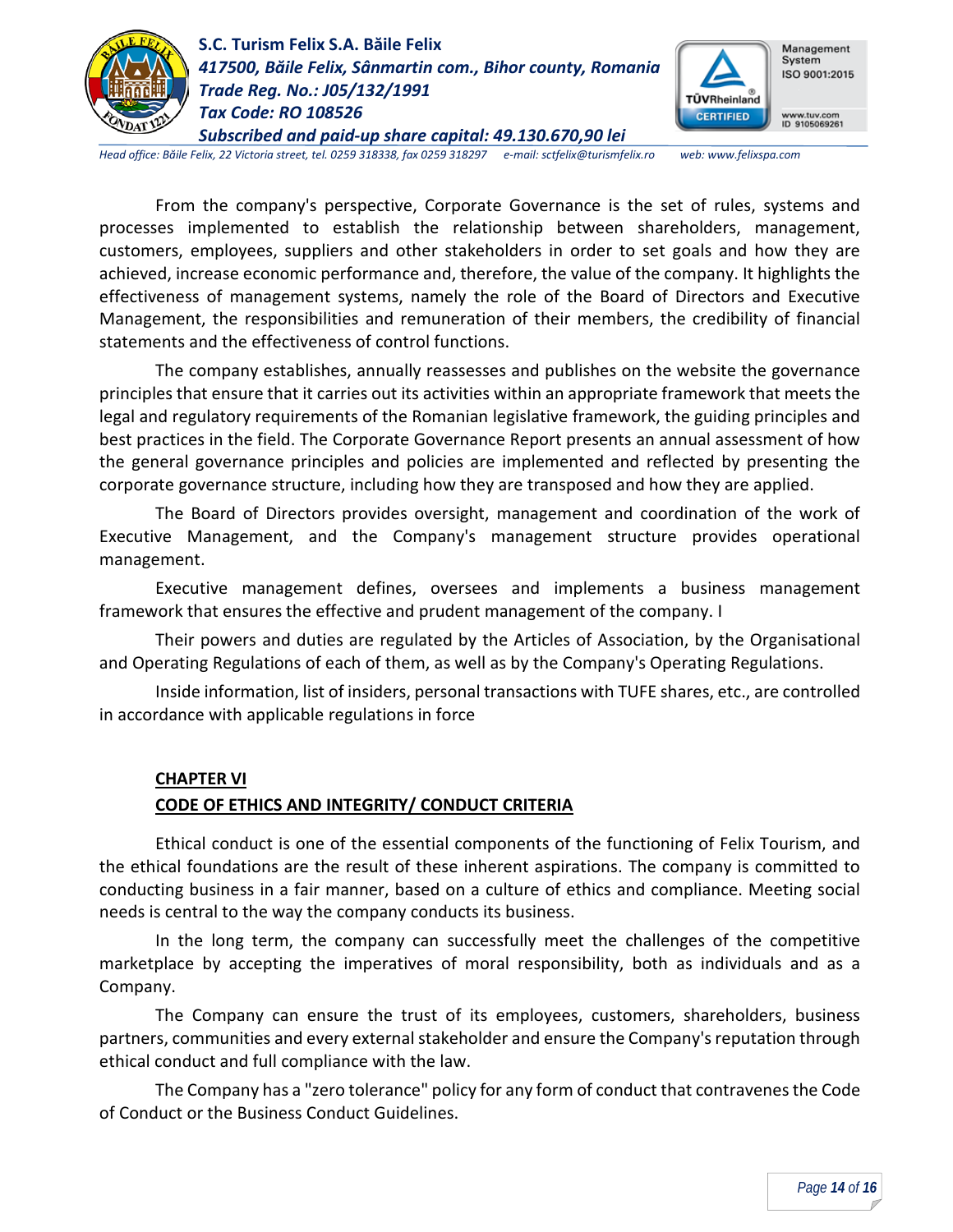



*Head office: Băile Felix, 22 Victoria street, tel. 0259 318338, fax 0259 318297 e-mail: sctfelix@turismfelix.ro web: www.felixspa.com*

Thus, the company makes every effort to prevent the occurrence of any form of conduct that contravenes the Code or the Business Practices Directives and to put an end to any such conduct as soon as possible after its discovery.

The Society has imposed a number of general conduct criteria, as follows:

- No incorrect payments are made. In dealings with public officials, political parties or their officials or in dealings with any private/state sector worker, no sums or other benefits are ever offered, promised or given, either directly or through intermediaries, to obtain the conclusion of business deals.

- No gifts, money, favours or services are offered or received to/from current or prospective business partners that could be considered to influence business transactions, that are not part of the customary hospitality obligations or that are prohibited by applicable law and that influence business decisions.

- No agreements are entered into with actual or potential competitors to fix or fix prices or allocate products, markets, territories or customers.

- No current or future information regarding price, profit or cost limits, offers, market share, distribution practices, sales terms, customers or specific distributors is obtained or shared with competitors.

- Not acting in a manner that unfairly favours or benefits one customer over another competing customer.

- Research methods - investigation of marketing information (opinion questionnaires, booking evaluations) are used to determine customer satisfaction with how they perceive the quality of the products and services they have received. The results of the research are necessary information for the management of the company in order to make decisions on improving the quality of our products and services.

Criteria for dealing with customers:

- We build lasting relationships with our customers, based on trust and mutual respect, demonstrating solicitude, fairness, courtesy, professionalism.

- We are committed to guaranteeing the quality and safety of our products and services, according to:

\* quality prescribed by SMCSA documentation (certified according to SR EN ISO 9001:2015);

- \* legal provisions in force;
- \* according to the requirements and expectations of customers, to their satisfaction.

- We are obliged to respond promptly to all customer enquiries, complaints and requests, either by direct response or by rapid means of communication (booking, e-mail, fax, telephone).

According to the system procedure, handling of customer complaints, responses to online complaints are sent to customers within 24 hours, online complaints are monitored (identification, registration, investigation, corrective action, resolution).